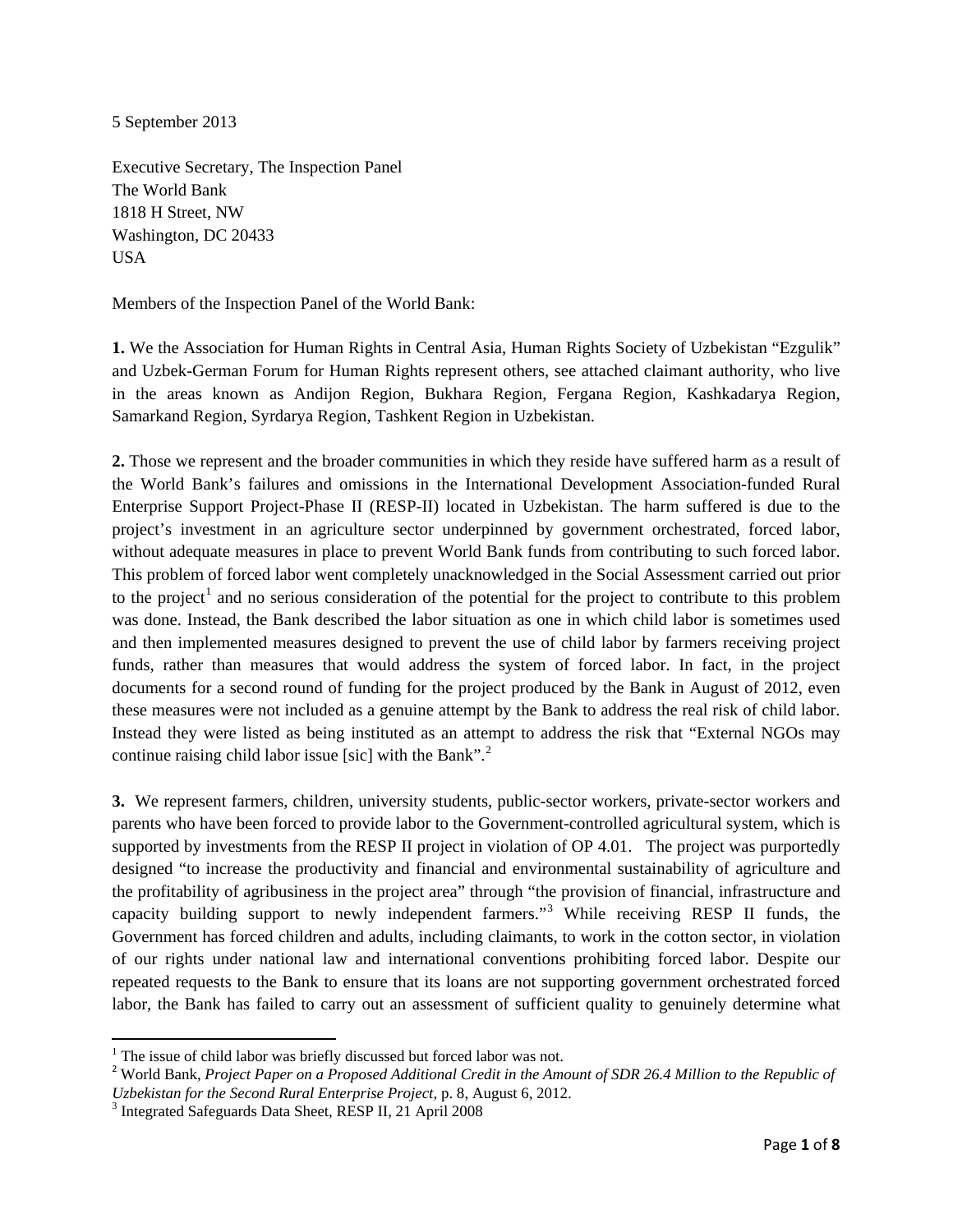steps are necessary to prevent the project from contributing to forced labor. We describe the violations of our rights here:

## *Government Organization of Land and Quota System*

The national Government sets the cotton production target each spring. This number is then broken down by region, and district hokims (governors) are responsible for making sure that the delivery quota is filled, including through the forced mobilization of farmers to meet a share of the Government imposed cotton quota. Despite the World Bank's reference to "independent farmers" in the RESP II documents, all farms in Uzbekistan are tied to the state order system. There exists no farm in Uzbekistan that the World Bank could make loans to that is not tied to this system and its use of forced labor. This is because, to cultivate land in Uzbekistan, farmers sign leases (lasting between 40- 60 years) with the government. The contracts specify the percentage of land on which cotton is to be grown and the annual cotton production quota. The regional *hokim* assigns land to farmers and establishes quotas for each and every farm, according to expected yield assessments conducted by the governmental agricultural agency *Uzpaxtasanoat*. For the 2012 harvest, approximately 50% of each farm's land was dedicated to cotton. Many contracts in force in 2012 also required another percentage of the farm land to be dedicated to wheat production, for which the harvest is mechanized. On the remainder of the land, the farmer can grow crops of his choosing, although some *hokims* require farmers to request permission to grow crops other than cotton and wheat.

The quota system is implemented by the regional and district *hokims*, who report to the prime minister. The national cotton production plan is developed by several government agencies including the Ministry of Agriculture and Water Resources, the Ministry of the Economy, the Ministry of Finance, the Ministry for Foreign Economic Relations, Investments and Trade, and the Association Uzpaxtasanoat. Then the prime minister, reporting directly to the president, publicly announces the national plan for cotton production, including the national production target.<sup>[4](#page-1-0)</sup> The prime minister then convenes the regional *hokims* and dictates the cotton production quotas for each region.[5](#page-1-1) The regional *hokims* are responsible for ensuring that their region's quota is delivered, including the forced mobilization of farmers to meet a share of the Government imposed cotton quota.<sup>[6](#page-1-2)</sup>

The *hokimiyat* delivers quotas to farmers each year after receiving its orders from the central government. Farmers have to meet state-ordered cotton production quotas in order to retain their land leases, and therefore their livelihood. If a farmer fails to produce his assigned cotton quota, the regional *hokim* will assign the land to another farmer. Although it is illegal to sell cotton to anyone but the government-owned purchasing companies, farmers who surpass their quotas reportedly sell cotton to farmers who fail to meet theirs. During the harvest, regional *hokims* closely monitor production rates. Many regional *hokims* are known to convene daily meetings to receive reports from all the farmers in the region. At these meetings, the regional *hokims* verbally and physically abuse farmers who are under-producing. Reports abound of farmers beaten and tortured for growing crops other than cotton on land the government dictates should be used for cotton or for failing to meet cotton growing quotas. In 2012, farmers around the country were required to fulfil quotas of 3,000 kg on average.

 $\overline{\phantom{a}}$ 

<span id="page-1-0"></span><sup>4</sup> Uzbek human rights activists, names anonymous for personal safety. Personal Interviews by Matthew Fischer-Daly, 23 September – 6 October, 2012. <sup>5</sup> *Id.*

<span id="page-1-1"></span>

<span id="page-1-2"></span> $<sup>6</sup>$  Id. at para. 4. (unclassified)</sup>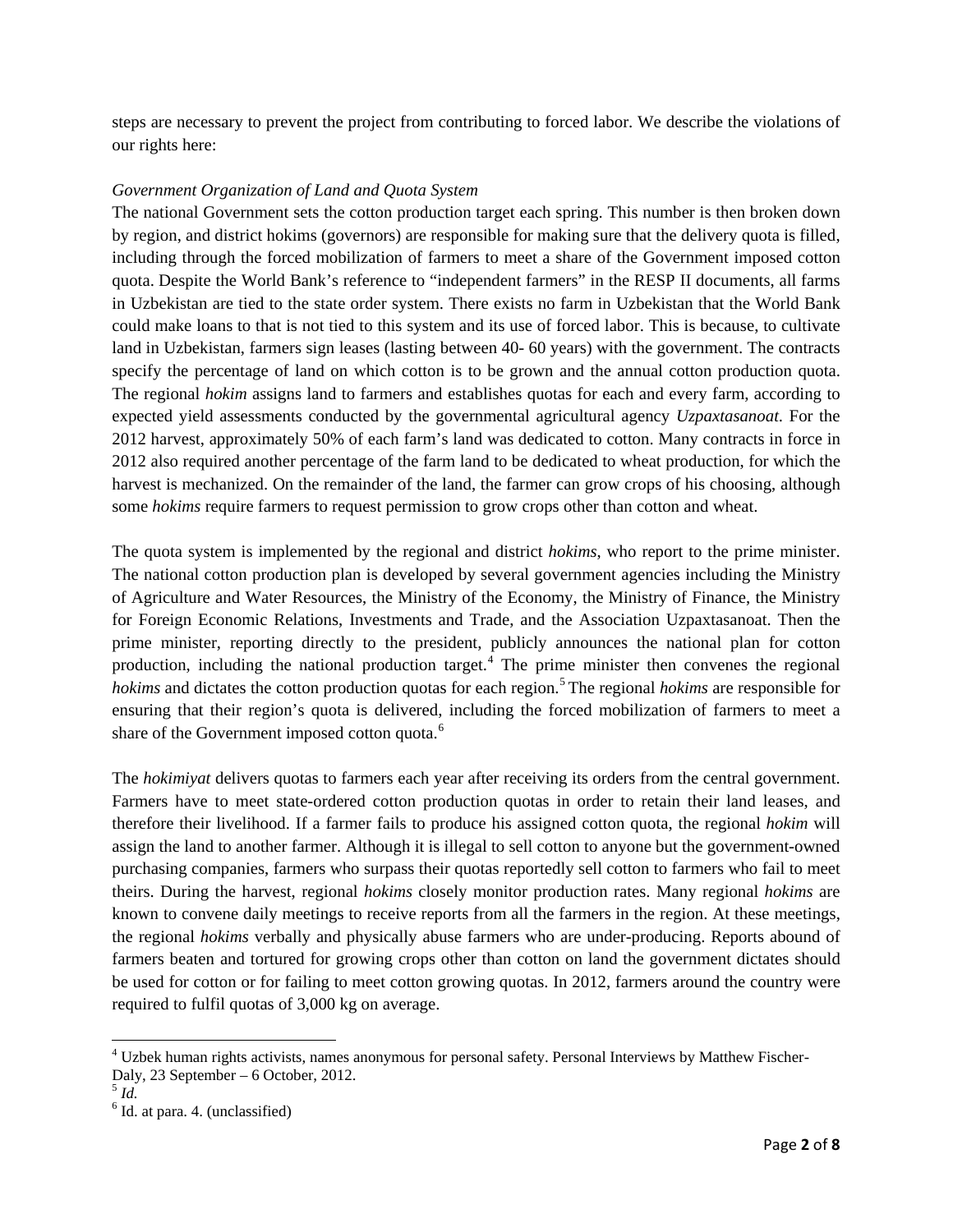*State-Sponsored Forced Labor of Children and Adults for Agricultural Field Work*

Despite national laws prohibiting forced labor and child labor., commitments to international conventions concerning forced labor and child labor, and its own statements, the Government continues to forcibly mobilize children and adults to work in the cotton fields.

*"In our school, children took part in the harvest. First were sent grades 7-9 after school. After some time they did not study, and went to the harvest directly from their houses. In the end, grades 4-5 were also sent (to pick cotton). Until the school holidays children were taken out to the fields."* - School teacher, Kashkadarya, 2012.

A clear chain of command ensures the mobilization of forced labor for the cotton harvest, with farmers having no control over the forced labor system. Taking orders from the Prime Minister, the regional *hokim* in turn controls deputies who have responsibilities for specific sectors such as education, health care and the military.[7](#page-2-0) In most districts, the *hokimiyat* functions as the headquarters for the mobilization of children and adults to harvest cotton. It includes the staff of the *hokimiyat*, the district prosecutor, the district police, and the director of the district departments of public services. After receiving its target for cotton picking, the director of each institution – school, hospital, military office, *etc.* – develops schedules and quotas for the staff.

"*We have a new district prosecutor. In the evening, after submission of the picked cotton, he invites the team leaders, who did not fulfil the plan. Three to four policemen are also present during the meeting. The first time, one can get away with curses and threats, but the second time he can order one's arrest. On March 1, I spent one night in the cell of the district police station. Next morning I was released. This is done in order to keep us in fear.*" – School administrator, 2012

Each individual is assigned a daily quota. The individual quotas in 2012 ranged from 80 kilograms per day during the peak harvest to 30 kg per day, the amount that pickers were told was the minimum to cover the cost of food and transportation.

The work day in the cotton fields typically starts at 4:30am and lasts for 10 to 12 hours. Adult workers are generally not paid for their labor in the cotton fields. For picking the daily quota of 60 kilograms, children and university students can be paid only 20 cents USD per day after the cost of food and transportation is deducted. Conditions for the men, women and children working in the cotton harvest were unsafe, unsanitary and unhygienic. Observers photographed tractors spraying agrochemicals in fields, immediately beside the people picking cotton. Accommodation lacked essential hygienic facilities and adequate potable water.

<span id="page-2-0"></span>Failure to meet the quota is not an option. Each province and region of Uzbekistan has an established infrastructure to enforce participation. Just like farmers, citizens who refuse to participate in the cotton harvest face punishment by the state, including the loss of employment; suspension, expulsion or other disciplinary action at school or work, loss of state welfare payments, fines, social ostracization, verbal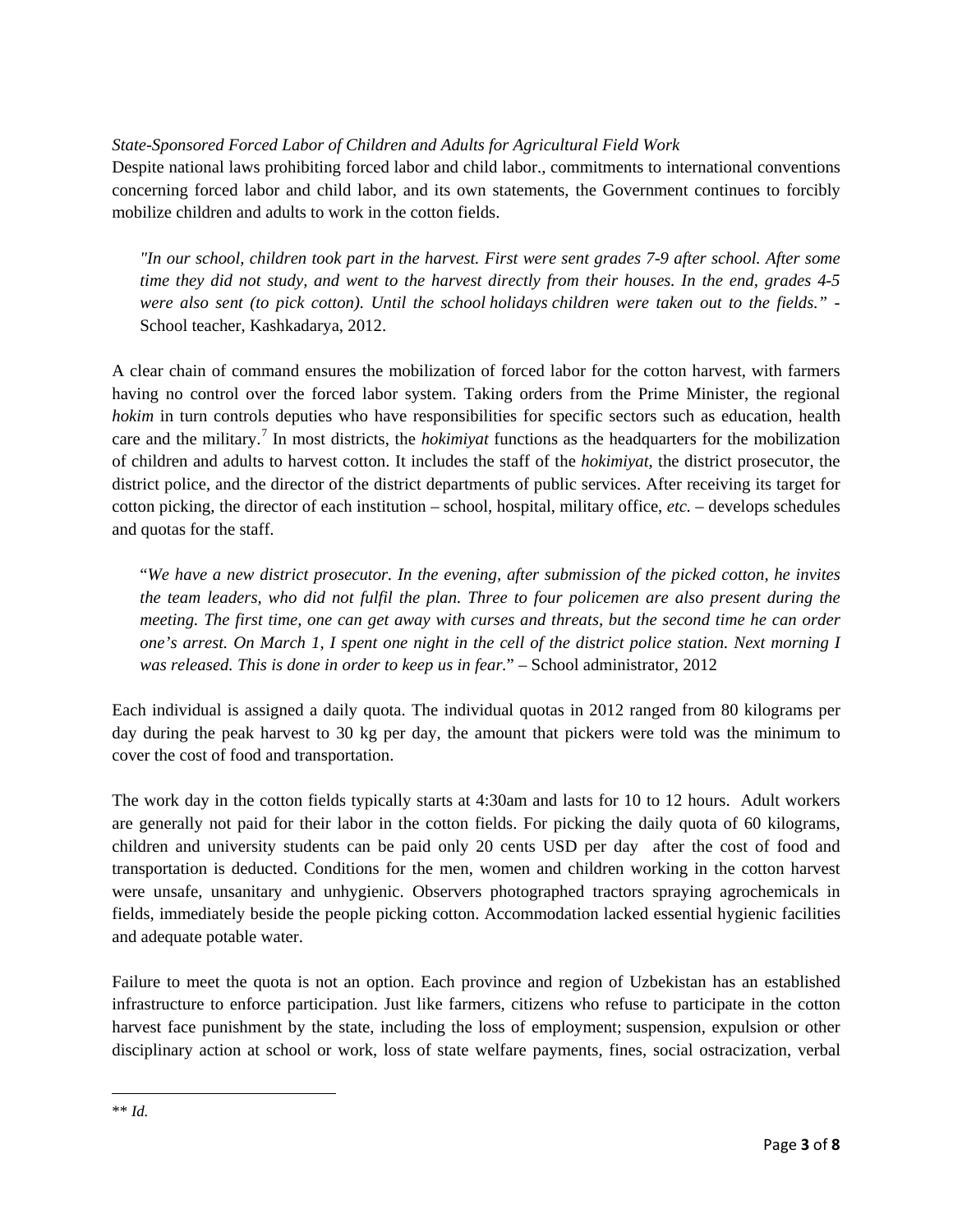abuse, public humiliation, and physical abuse. The government, not farmers, force children and adults to pick cotton. The directors of schools, hospitals and other government entities report directly to the *hokim* and face punishment, including dismissal from their post, for failing to deliver the state order of cotton. The directors therefore assign a foreman of each group sent to the cotton field to oversee the work and report at the end of the day to the *hokimiyat*, who also often visits farms to reinforce the pressure. During the 2012 cotton harvest, examples of the enforcement practices of the regional- and local-level authorities included:

- In Yangiyul city, Tashkent region, parents and students (ages 15-18) were obliged to sign permission slips to establish their 'voluntary' participation in the cotton harvest, under threat of not being allowed to graduate.
- In the Buka district of Tashkent region, the police and national security service (SNB) and prosecutor's office visited school and college directors to ensure their support for mobilizing teachers and students (aged 15-18) to pick cotton.
- In the Nizhnechirchiksky district, Tashkent region, students with illnesses were denied medical exemptions.
- Nurses from several regions reported that they were threatened with the loss of their jobs for refusing to participate.
- Staff of several medical clinics reported salary deductions for not meeting their daily quotas.
- Students of the Tashkent National University of Economics were threatened with expulsion.
- In the Chirchiq district, Tashkent region, students were threatened with expulsion and beaten by school staff, as coercion to meet their quotas.
- Shoira, a young mother in the Shahrisabz district, Kashkadarya region, reported that she had to pick cotton or lose child-care benefits, which are distributed by the *mahalla* committees.

## *Impacts Suffered in Our Communities*

Each year we suffer deaths, physical hardship, debts, deprivation of education for our children, and strained health care services so that the few government officials and their colleagues earn the income of cotton sold to domestic and international markets.

At the height of the 2012 cotton harvest, 19-year-old Navruz Muysinov died. The young man decided to return home early from the cotton fields in Shakhrisabz district of Kashkadarya region on the  $6<sup>th</sup>$  of October. He was stopped by the police, beaten and died thereafter.<sup>[8](#page-3-0)</sup> The results of the investigation into the cause of death remain unknown. In addition to Navruz, there were several tragic deaths. Igor Yachkevskiy, a 55-year old resident of Tashkent city, died of a heart attack while picking cotton in Okkurgon district, Tashkent region on the  $17<sup>th</sup>$  of September.<sup>[9](#page-3-1)</sup> Umid, a third year student of the Bukhara Engineering Institute of High Technologies, in Bukhara region, died after he was hit by a tractor on his

<span id="page-3-0"></span>l <sup>8</sup> Barno Anwar, "Шаҳрисабзлик марҳум теримчининг оиласи адолат кутмоқда," *Ozodlik.org*, 15 October 2012, available at [http://www.ozodlik.org/content/article/24740357.html#hash=relatedInfoContainer,](http://www.ozodlik.org/content/article/24740357.html#hash=relatedInfoContainer) last accessed 212 October 2012.

<span id="page-3-1"></span><sup>9</sup> Барно Анвар, "Шаҳрисабзлик марҳум теримчининг оиласи адолат кутмоқда," *Radio Ozodlik*, 15 October 2012, available at [http://www.ozodlik.org/content/article/24740357.html#hash=relatedInfoContainer,](http://www.ozodlik.org/content/article/24740357.html#hash=relatedInfoContainer) last accessed 1 May 2013.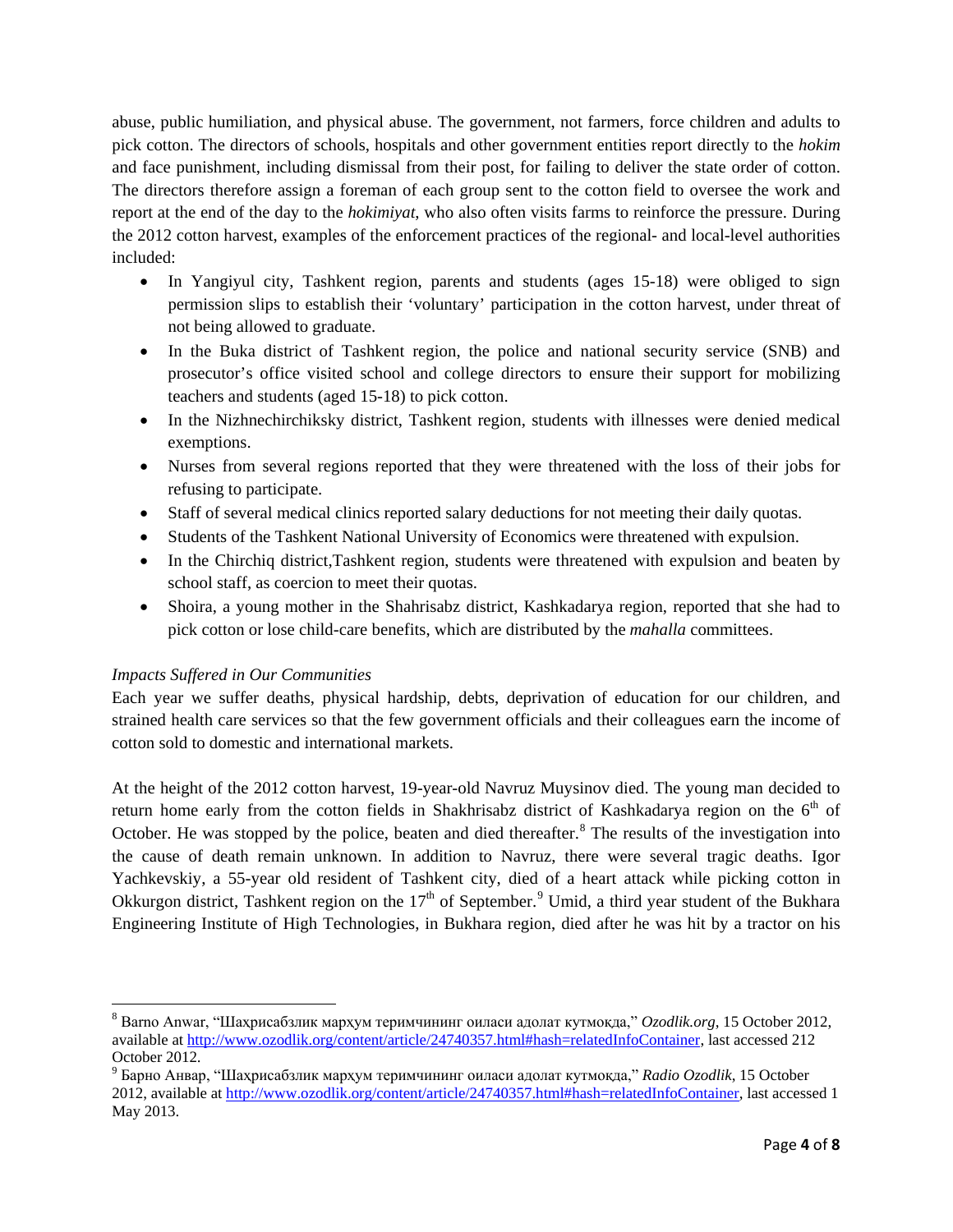way from the field after dark on the 22<sup>nd</sup> of October.<sup>[10](#page-4-0)</sup> The authorities failed to report any information concerning these tragic deaths during the cotton harvest.

Forced labor in Uzbekistan's cotton sector is not the result of family poverty, but rigid state control of all aspects of the cotton industry, whereby the forced mobilization of children is organized and enforced by authorities, as channeled through the local administration and benefiting the Government. Under the stateorder system of cotton production, the Government of Uzbekistan not only controls the land and enforces cotton production quotas, but also controls input markets, prices and cotton sales. Given the low purchase price for cotton set by the government, farmers are unable to afford to hire the labor necessary for cotton farming.<sup>[11](#page-4-1)</sup>

While depleting rural communities of income and human resources, the state order cotton production system also provides government officials, particularly those with specific roles in the cotton industry, multiple avenues for extorting money from their less-powerful fellow citizens. Since Soviet times, the cotton and irrigation systems have served as patronage systems, insuring loyalty of regional and district authorities to the highly centralized national administration. At the regional and district level, authorities extort from citizens through unpaid wages, direct payments for unfulfilled quotas, and fines for insufficient contributions to the cotton harvest. In this climate, any investment in the agricultural system merely sustains the state-order system and forced labor which underpins it.

In addition, the massive and nationwide forced labor of government employees strains the delivery of many public services, including essential medical care and education. Just in Tashkent, approximately 11,000 nurses and doctors from hospitals and clinics were sent to the fields during the 2012 cotton harvest. As in previous years so in 2012, both high school and university students had no access to education during the harvest. The school calendar for colleges and lyceums (high schools) and universities starts in September, but classes started in November. Teachers were required to falsify records indicating that lessons had been covered. Often grades depend on how well students picked cotton. Even where younger school children were not mobilized for the harvest, the state-sponsored mobilization of teachers, parents and older school children continued to negatively affect the learning process. As the result of an estimated 60% of school teachers being forced to pick cotton, primary school students received partial lessons for two and a half months and, while not in the fields themselves, teachers had to manage combined classes of 50 to 60 children, without additional payment. The impacts on our youth and next generation cannot be overstated.

**4.** The main World Bank policy that World Bank staff has violated in connection with the RESP II loan is Operational Policy 4.01 [OP 4.01] on Environmental Assessments[EA]. For both Category A and B protjects, this policy requires an assessment of the potential negative and positive impacts on human populations, as well as measures to prevent, minimize, mitigate or compensate for adverse impacts.<sup>[12](#page-4-2)</sup>

 $\overline{\phantom{a}}$ 

<span id="page-4-0"></span><sup>&</sup>lt;sup>10</sup> Садриддин Ашур, "Бухорода ҳашарчи талаба фожиали ҳалок бўлди," *Radio Ozodlik*, 25 October 2013, available at http://www.ozodlik.org/content/article/24750266.html, last accessed 1 May 2013.

<span id="page-4-1"></span><sup>&</sup>lt;sup>11</sup> 12 Uzbek human rights activists, anonymous for personal safety. Personal Interviews by Matthew Fischer-Daly, 23 September – 6 October, 2012. <sup>12</sup> OP 4.01

<span id="page-4-2"></span>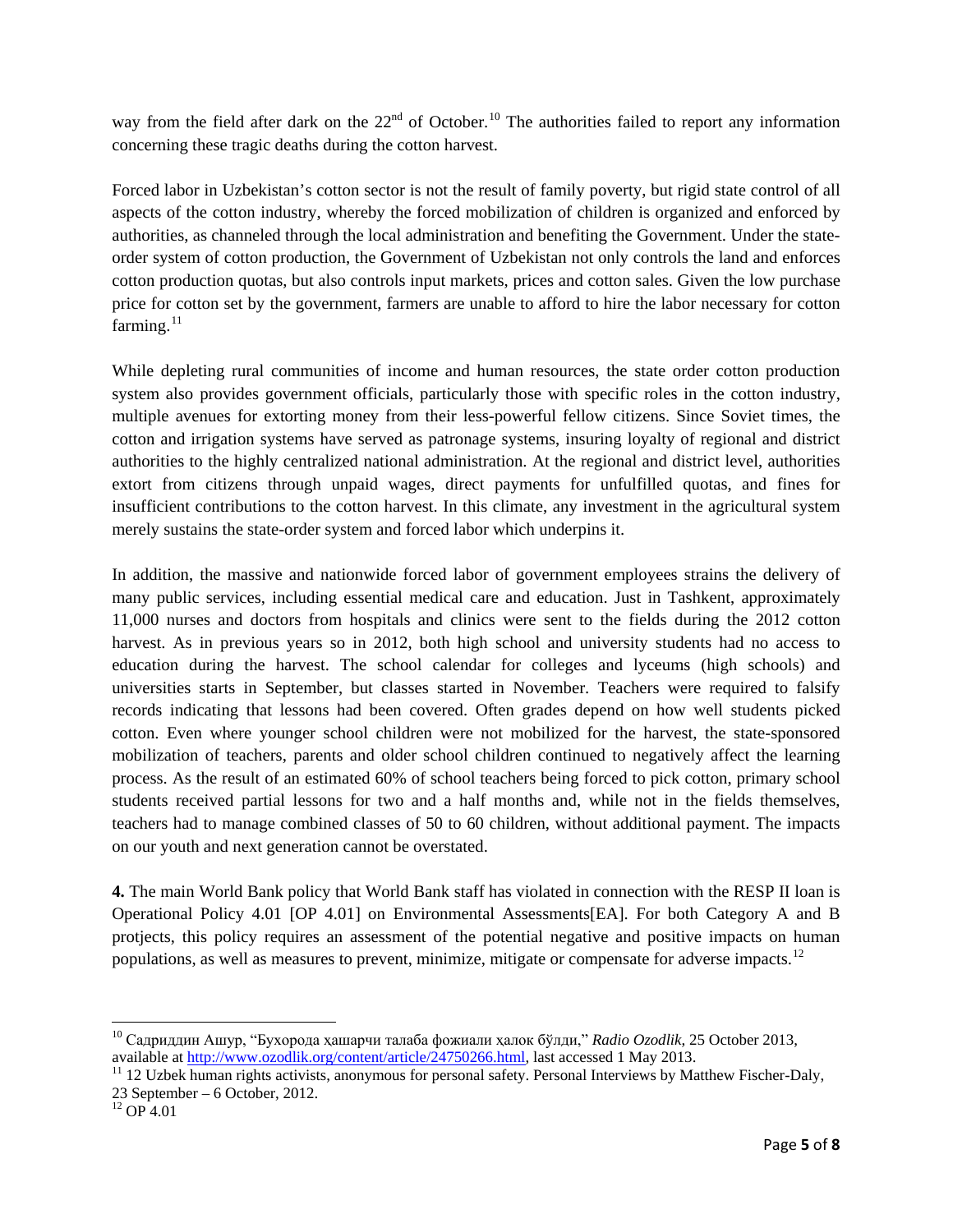While the Bank does not have the responsibility to carry out the EA, it is responsible for ensuring that the EA "provide[s] an adequate basis for processing the project for Bank financing." This would require an assessment with adequate scope and quality.

The Social Assessment [SA] carried out in connection with the RESP II loan falls far short of OP 4.01's standards and demonstrates that the Bank clearly failed to exercise its supervisory role in connection with this project. The widespread and systematic use of forced child labor in Uzbekistan went completely unacknowledged in the SA, which spoke only of "child labor" and there is a total lack of assessment of whether the Bank's project, which funnels money directly into the agriculture sector, would contribute to this endemic problem. In fact, the SA contains only one paragraph discussing the problem of child labor in cotton production and this paragraph is full of internal contradictions and outright falsehoods.

"Respondents stated that school children are not exploited for cotton production. Indeed, the recent work of UNICEF and the SA showed the lack of worst forms of child labor in rural Uzbekistan.<sup>[13](#page-5-0)</sup> There is little difference in the nature of child labor on the cotton plantations and on DF. Usually, 12 to 18 year old children are not used in FEs during weeding, cotton and guzapaia (cotton stems) picking.<sup>[14](#page-5-1)</sup> Their labor is used during the period of cotton picking when districts/provinces cannot fulfill their plan of cotton picking. Children do not participate in cleaning of the irrigation and drainage systems. In some provinces where there was a shortage of farm labor school children were picking cotton (grades 5 and above), and in other provinces there worked only high school children (pupils of 8-11 grades and college students). In some provinces, where there is excess farm labor (women), children were not involved at all.<sup>[15](#page-5-2)</sup> Women and schoolchildren believe that they can earn the most only when they pick cotton when each

<span id="page-5-0"></span>l <sup>13</sup> This is false: UNICEF made the following findings in 2011 that show the worst forms of child labor are used in Uzbekistan: "(i) children aged 11–17 years old have been observed working full time in the cotton fields across the country; (ii) the mobilization of children has been organized by way of instructions passed through Khokimyats (local administration), whereby farmers are given quotas to meet and children are mobilized by means of the education system in order to help meet these quotas; (iii) in some instances, farmers also made a private arrangement with schools to pick their cotton often in return for material resources or financial incentives for the school; (iv) children were predominantly supervised in the fields by teachers; (v) in over a third of the fields visited, children stated that they were not receiving the money themselves; (vi) quotas for the amount of cotton children were expected to pick generally ranged between 20–50 kilos per day; (vii) the overwhelming majority of children observed were working a full day in the field and as a result, were missing their regular classes; (viii) children worked long hours in extremely hot weather; (ix) pesticides were used on the cotton crop that children spent hours hand picking; (x) some children reported that they had not been allowed to seek medical attention even though they were sick; and (xi) that the only noticeable progress towards the eventual elimination of the use of children in cotton picking was observed in the Fergana region." ILO Committee on the Application of Conventions and Recommendations, "Observation: Uzbekistan- Worst Forms of Child Labour Convention, 1999 (No. 182) (ratification: 2008)," 2012.

<span id="page-5-1"></span> $14$  This is contradicted by an ILO report from May of this year that noted with "serious concern" information that indicated 16 – 18 year olds are mobilized for work during the cotton harvest. It reminded the Government that the forced labour of, or hazardous work by, all children under 18 constituted one of the worst forms of child labour, and urged the government to take necessary measures as a matter of urgency to ensure the effective implementation of national legislation prohibiting the practice. ILO Committee of Experts on the Application of Conventions and Recommendations (CEACR), *Individual Observation concerning the Worst Forms of Child Labour Convention, 1999 (No. 182) Uzbekistan*, 2013<br><sup>15</sup> Available evidence demonstrates that in fact forced child labor occurs in every province in Uzbekistan.

<span id="page-5-2"></span>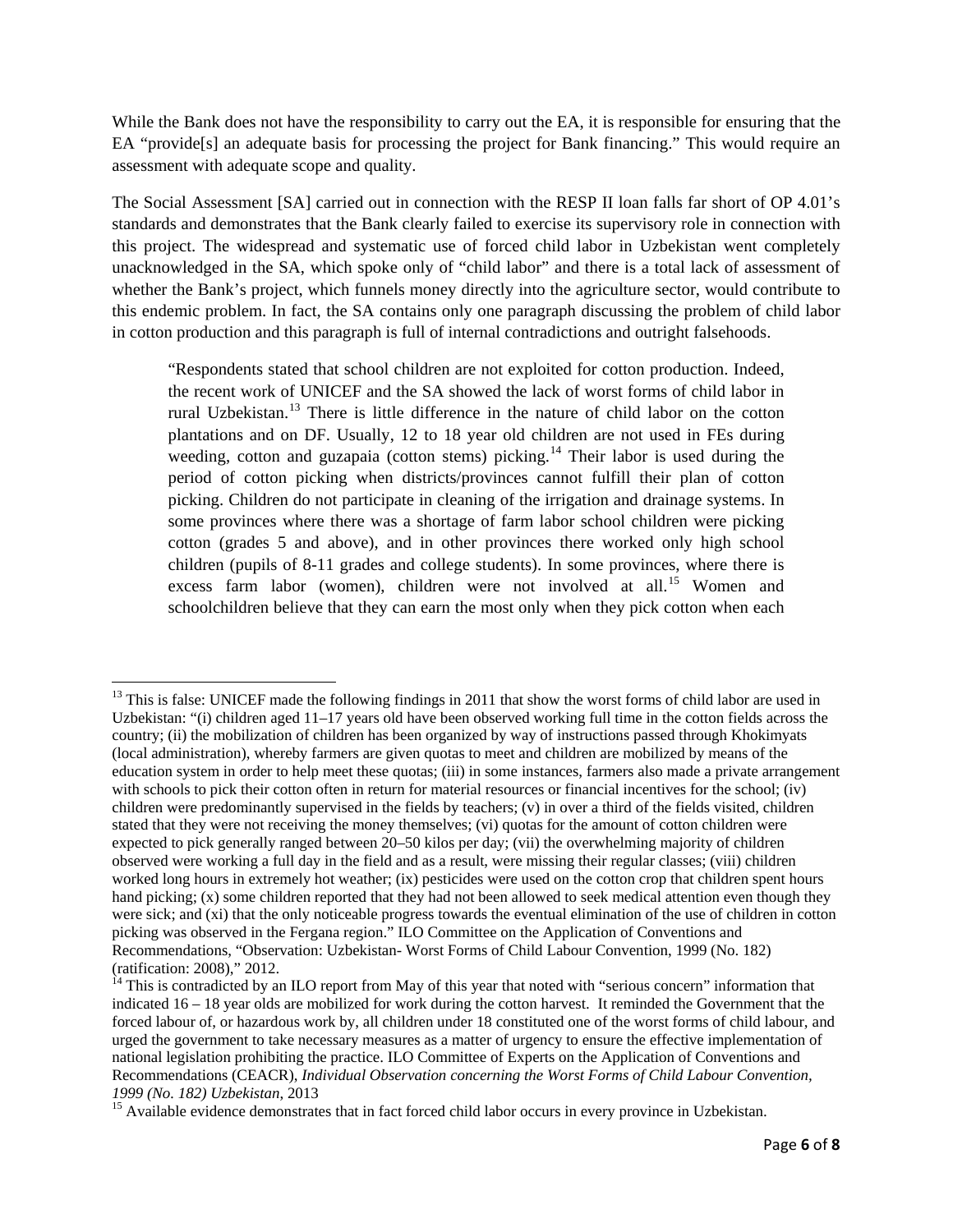can earn more than \$7 per day and more than \$300 per month, which many families badly need."<sup>[16](#page-6-0)</sup>

Of even more concern than the contradictions and errors in this paragraph is the fact that the SA has completely failed to note that the child labor violations taking place in Uzbekistan's agriculture sector all constitute systematic, government orchestrated forced labor. Because of this glaring omission, the SA misrepresents the nature of the problem and thus prevents the Bank from taking the steps necessary to avoid contributing to the problem of child labor and forced labor in the country. This is evidenced by the fact that in multiple Bank documents from 2008 and 2012, and in conversations and correspondence with claimants' civil society representatives, management has sought to demonstrate that it is avoiding contributing to the problem of child labor through training of farmers and contract provisions in loans to farmers and agribusinesses. Such trainings and contract provisions have absolutely no impact on the child labor problem in the country because, as demonstrated above and in the accompanying documents, farmers have no control over the system of forced labor and child labor. It is the government, not the farmers, that forces children and adults to work in the cotton fields and thus the Bank cannot expect to address the issue of forced labor through trainings or other engagement at the farm level. We believe this demonstrates that the Bank is also violating OP 13.60 on monitoring and evaluation as its monitoring procedure, directed at the farm or agribusiness rather than the state, are insufficient to determine whether its fund are supporting state-sponsored forced labor.

**5.** We have complained to World Bank staff on multiple occasions both in person and in writing including:

- On 18 December 2010 Vasila Inovatova of Ezgulik wrote an open letter to Philippe H. Le Houerou, the World Bank's regional vice president, on the situation of children's rights, child labor and the Bank's activities in Uzbekistan.
- On March 31, 2011 Vasila Inoyatova of Ezgulik and other civil society representatives met with Mrs. Mehrnaz Teymourian the Office Director for Central Asia and other World Bank staff in Washington, DC.
- Ezgulik submitted to the World Bank on October 11, 2012 "The Independent Review of the World Bank's Rural Enterprise Support Project – Phase 2"
- On 1 September 2013 Vasila Inovatova of Ezgulik wrote a letter to Shigeo Katsu, Vice-President of the World Bank, Europe and Central Asia Division
- A written case study prepared by Ezgulik in partnership with Bank Information Center was submitted to Bank Management on April 24, 2013.
- Staff from the Bank Information Center, representing both their organization and Ezgulik as authors of the joint case study, met with several individuals from Bank management on May 2, 2013.

l

<span id="page-6-0"></span><sup>&</sup>lt;sup>16</sup> Note that \$7 per day works out to more than \$300 per month only if there are 43 days in a month. Additionally, all available evidence demonstrates that school children earn only negligible sums from working in the cotton fields, never receiving anything close to \$7 per day.